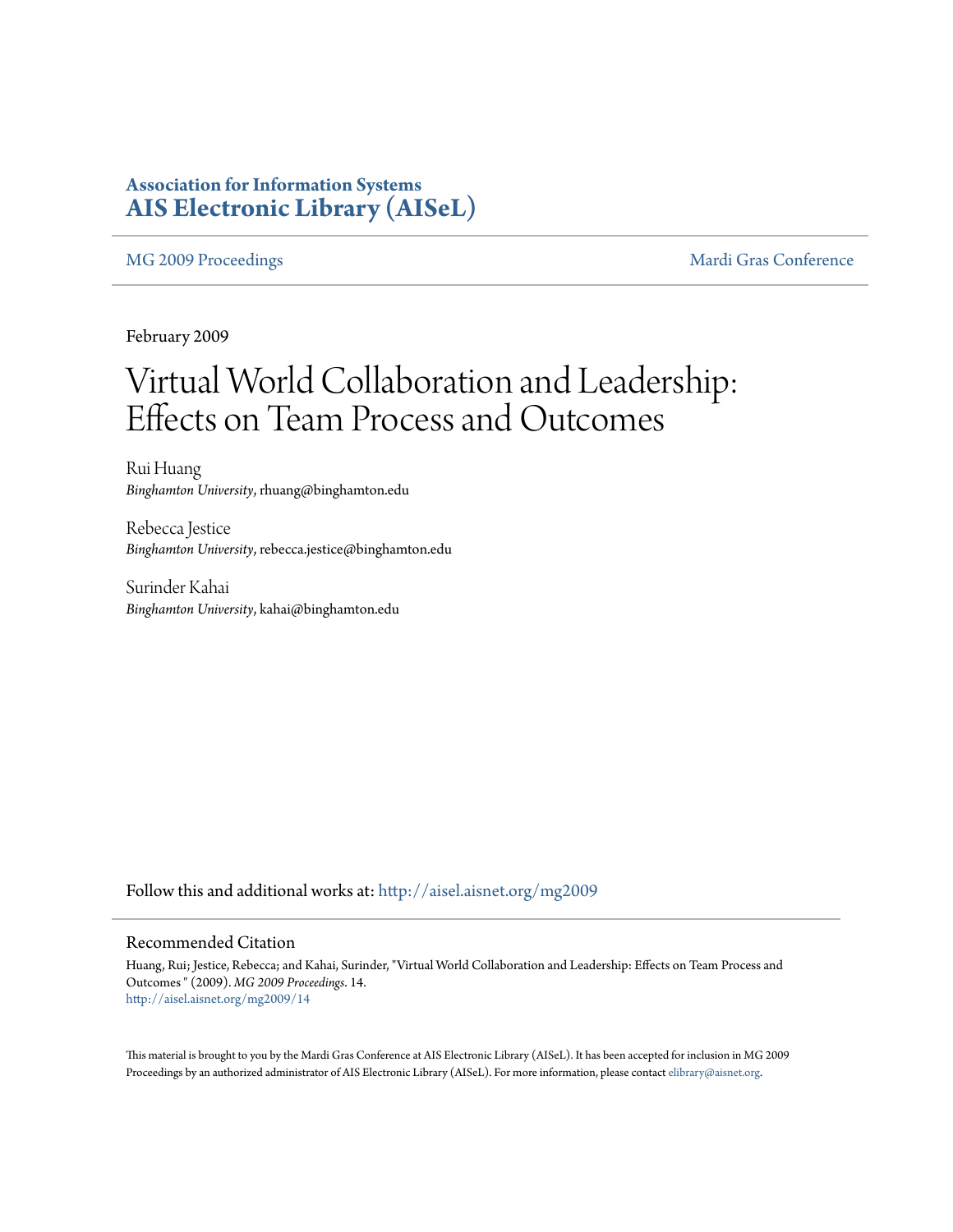## **Virtual World Collaboration and Leadership: Effects on Team Process and Outcomes**

**Rui Huang\***  Binghamton University rhuang@binghamton.edu

**Rebecca Jestice**  Binghamton University rebecca.jestice@binghamton.edu

**Surinder Kahai**  Binghamton University kahai@binghamton.edu

\*Authors listed alphabetically

#### **ABSTRACT**

While the use of virtual worlds for business collaboration has increased, there has been no systematic research to date that examines the effects of virtual worlds on socio-emotional communication, which is considered to influence team performance variables, such as consensus and group cohesion. To increase our understanding of the effects of virtual worlds, this study seeks to explore: 1) the effects of communication medium (Second Life versus instant messaging) and leadership style (transformational versus transactional) on supportive and critical communication, and 2) the effects of supportive and critical communication on cohesion, consensus, and group efficacy. Through two experiments of small, ad hoc groups performing a management decision-making task, we found an interaction effect between communication medium and leadership style on the expression of support. We also found that greater expression of support can lead to higher group cohesion, post-discussion consensus, and group efficacy whereas critical communication can lead to lower efficacy and group cohesion. We discuss implications of these results for both theory and practice.

#### **Keywords**

Virtual Worlds, Collaboration, Leadership, Virtual Teams.

#### **INTRODUCTION**

Businesses use virtual worlds for collaboration expecting that remote workers will perceive being present with others (Ives and Junglas, 2008). Creating this experience is critical for promoting socio-emotional interaction and the team performance variables it affects, such as consensus and group cohesion (Chidambaram, 1996; Hiltz, Johnson, and Turoff, 1986). We report the results of two studies of the effects of communication medium (Second Life, a popular virtual world, versus instant messaging) and leadership style (transformational versus transactional) on supportive and critical communication in small, ad hoc groups performing a decision-making task. We also examined the effects of such communication on an important aspect of a team's performance: its ability to work together in the future.

We compared Second Life (SL) to instant messaging (IM) to learn whether the visual and audio channels in virtual worlds make a difference in the socio-emotional interaction that accompanies the feeling of being present with others. We employed transformational leadership and transactional leadership styles because of their relevance to virtual team collaboration in virtual worlds (Kahai, Carroll, and Jestice, 2007). Supportive and critical communication, or the expression of support or criticism for somebody's position on a discussion issue, is socio-emotional in nature because it impacts the social relationships that develop among team members as well as their emotional response to the team and its process (Hiltz et al, 1986; Kahai and Cooper, 1999).

#### **BACKGROUND AND THEORY**

#### **Communication Medium: Second Life**

Virtual worlds are software that allow users to connect and interact with each other in real time in a shared visual space. We employed Second Life, a popular virtual world. SL is interactive allowing many people from different locations to access it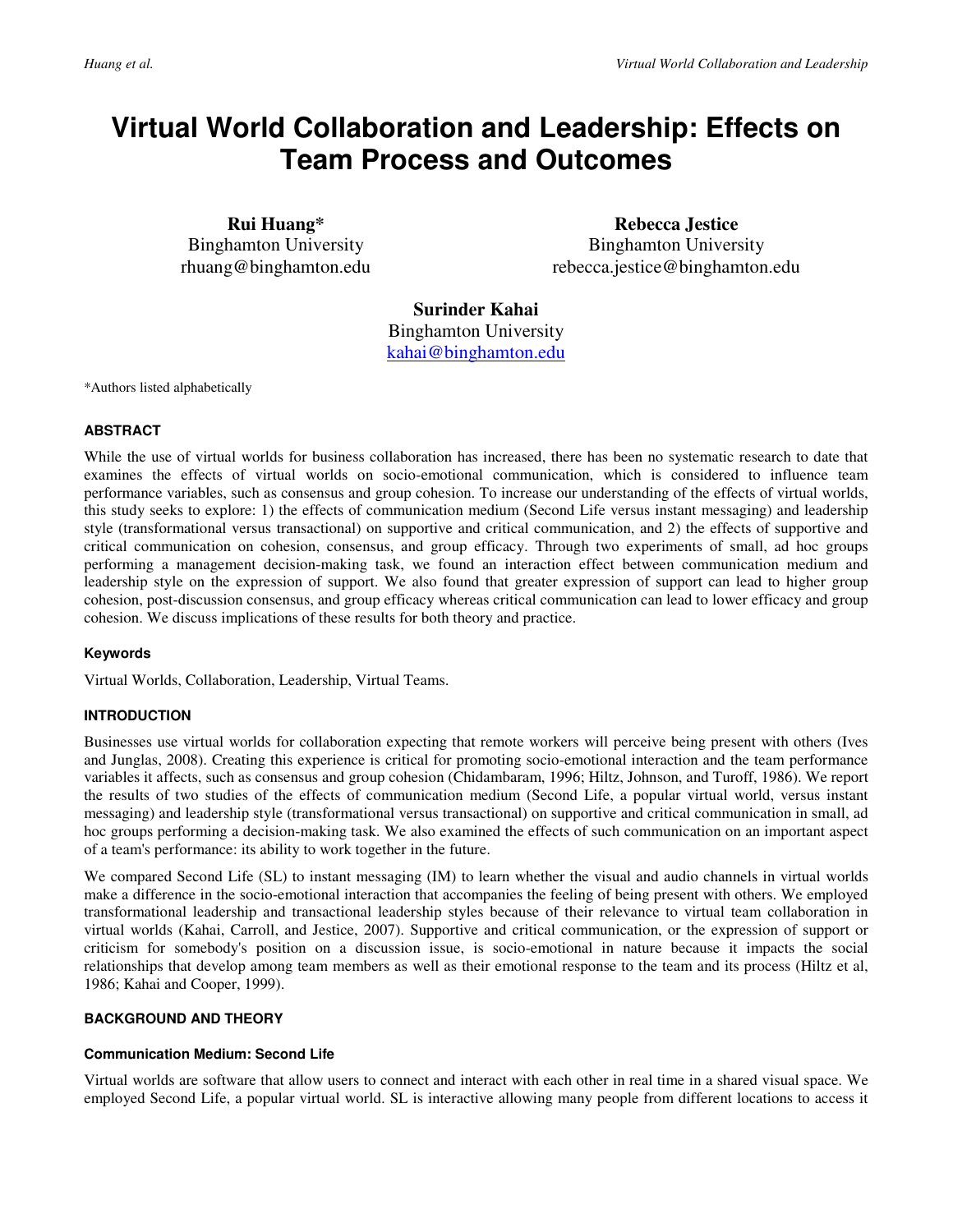and synchronously interact in a shared virtual space. It possesses physicality in that it simulates a physical environment with laws of physics, and gives a physical representation of the user in the form of an avatar. These visual components of SL allow communication partners to share a space, which can give important clues to the relationships of speakers and the contexts of conversations that are not possible in other media. SL is persistent because the world is maintained and the locations of people and objects are remembered by the program whether anyone is logged in and using it or not.

#### **Leadership Style**

The ability of the leader to direct, influence, facilitate and support team or organizational interactions can greatly impact how successful team and organizational members are in accomplishing their tasks. Leader behaviors can be distinguished using the transformational-transactional styles framework (Avolio, 1999; Bass, 1998). Transactional leaders influence followers by engaging in behaviors that emphasize an exchange, or *quid pro quo,* relationship. Specific behaviors that characterize transactional leadership are (1) clarifying goals and reward contingencies, and (2) providing contingent rewards based on performance. Transformational leaders influence followers by engaging in behaviors that offer followers an inspiring purpose or vision that transcends short-term goals and immediate self-interests. Specific behaviors that characterize transformational leadership are intellectual stimulation, individualized consideration, inspirational motivation, and idealized influence.

Intellectual stimulation behaviors encourage followers to challenge assumptions, take risks, and approach familiar situations in new ways. Individualized consideration behaviors focus on paying attention to followers' individual needs for achievement and growth. Inspirational motivation behaviors motivate followers by articulating an appealing vision that followers find meaningful and identify with. Inspirational motivation behaviors also include stressing teamwork, setting high expectations for the team, and expressing confidence in the team's ability to achieve those expectations. Idealized influence, or charismatic, behaviors include being a role model by displaying exceptional capabilities and strong commitment to the vision.

#### **Socio-emotional Communication**

Groups lacking socio-emotional communication find it challenging to reach consensus and become cohesive (Kahai and Cooper, 1999; Kiesler, Siegel, and McGuire, 1984). Bales (1950) classifies socio-emotional communication as either positive or negative. Positive socio-emotional communication is further classified into showing solidarity (e.g., raising each other's status and giving help and rewarding), tension release (e.g. joking, laughing, and indicating satisfaction), and agreement (e.g., affirming, showing understanding, concurring), whereas negative socio-emotional communication is further classified into showing antagonism (e.g. deflating other's status and defending or asserting self), tension (e.g. withdrawing from participation), and disagreement (e.g. rejecting and being critical). Among these categories, we are interested in those that Bales (1950) identified as relevant to decision-making, i.e., showing agreement or disagreement. Hereafter, we refer to communication expressing agreement with someone's position as supportive communication and that expressing disagreement as critical communication.

### **Team Performance**

In the current study, we focused on a critical dimension of a team's performance: the ability of the team to work together in the future (Hackman and Wageman, 2005). This ability is indicated by group consensus, group cohesion, and group efficacy. Group consensus, or the extent to which team members' decision preferences are similar, determines how well team members are likely to work with each other to implement the team's decision (Kahai, Avolio, and Sosik, 1998; Watson, DeSanctis, and Poole, 1988). Group cohesion, which refers to members' attraction to the group and to each other, influences whether team members would like to affiliate with one another in the future (Hogg, 1992; Kerr and Jermier, 1986). Group efficacy, or a group's perceived capability to perform a future task, determines its success in future tasks (Bandura, 1986; Gibson, Randel, and Earley, 2000).

### **RESEARCH HYPOTHESES**

We hypothesize that there is a substitution effect of SL and transformational leadership on promoting supportive communication and minimizing critical communication. Furthermore, we hypothesize that supportive communication improves team performance whereas critical communication hurts performance.

#### **Media Effects on Supportive and Critical Communication**

Compared to IM, SL is likely to lead to the feeling that one is in a social situation and influence socio-emotional communication. Specifically, relative to IM, SL is expected to provide additional cues through the visual and audio channels.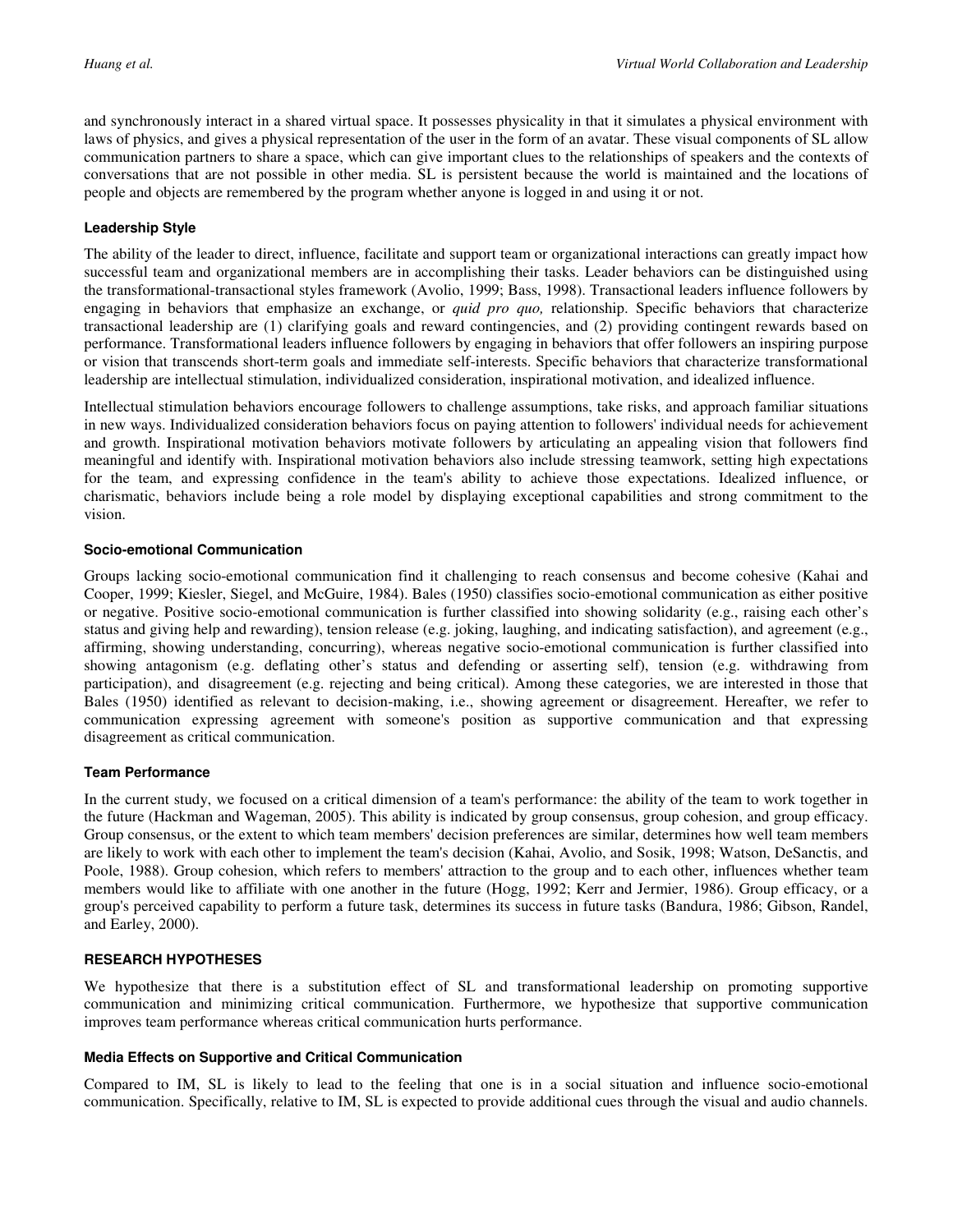The user's avatar helps communicate a user's appearance, movement, and body posture, and the appearance of others' avatars and nearby objects is likely to enable the feeling of being with others. With such social awareness, team members, particularly those with no prior interaction histories and who do not know each other well, are more likely to engage in supportive communication because they will be motivated to present a positive impression of themselves (Kahai and Cooper, 1999). Similarly, group members in newly established virtual teams are likely to be less negative by using less critical messages that show rejection (Thompsen and Foulger, 1996), so as to enable others to form positive impressions of them. Therefore, we expect SL to enhance the expression of support and reduce the expression of criticism.

#### **Leadership Effects on Supportive and Critical Communication**

Relative to transactional leadership, transformational leadership is likely to encourage supportive communication and reduce critical communication by promoting teamwork and positive emotions. While transactional leadership promotes task-focus through goal clarification and contingent feedback, transformational leadership promotes team work through inspirational motivation and individualized consideration (Bass and Avolio, 1994). Through inspirational motivation behaviors, the leader emphasizes the power of teamwork and cooperating with each other. As part of individualized consideration behaviors, the leader encourages consideration of each individual's inputs. The sense of teamwork and consideration inspired by these behaviors is likely to lead team members to express support for each other and be less critical. Furthermore, transformational leadership "has an intense emotional component" (Bass, 1985, p. 36) that leads to a positive mood via "emotional and motivational arousal of followers" (Shamir, House, and Arthur, 1993). Team members in a positive mood are more likely to engage in positive behaviors, such as expressing support, and are less likely to engage in negative behaviors, such as expressing criticism (Bono and Ilies, 2006; George and Brief, 1992). Therefore, from both the perspective of team goodwill and emotions, we expect transformational leadership to enhance supportive communication and reduce critical communication.

#### **Interaction of Media and Leadership**

Contextual characteristics in an organization, group, or task may provide the same function as leadership behaviors and substitute for leadership (Howell, Dorfman, and Kerr, 1986). Particularly, past research has observed the potential for a communication technology or its features to substitute for leadership behaviors (Ho and Raman, 1991; Sosik, Kahai, and Avolio, 1998). We expect SL and transformational leadership to substitute for each other in their effects on supportive and critical communication. The preceding sections argued that both SL and transformational leadership increase the saliency of the social situation for team members through either communication channels or leader behaviors, and that this saliency is likely to promote supportive communication and discourage critical communication. Though it is not clear whether SL or transformational leadership has a stronger effect on saliency, it is likely that one condition (say, SL) may partially or fully substitute for the other (transformational leadership). Specifically, for teams using IM, our arguments suggest that transformational leadership may substitute for the lack of additional channels provided by SL, providing an alternative means for increasing saliency and, thereby, increasing supportive communication and decreasing critical communication. By the same token, for those teams led by a transactional leader, SL may function as a substitute for enhancing saliency, thus increasing supportive communication and reducing critical communication. Furthermore, when teams led by a transformational leader are using SL, the salience promoted by one condition may render the salience promoted by the other condition as fully or partially redundant, leading to a net effect that is smaller than the addition of SL's effect under transactional leadership and transformational leadership's effect in IM. In other words, we expect communication condition to interact with leadership style to influence both supportive and critical communication, as hypothesized below.

*H1: There will be an interaction effect of communication condition and leadership style on enhancing supportive communication.*

*H2: There will be an interaction effect of communication condition and leadership style on reducing critical communication.*

#### **Effects of Supportive and Critical Communication on Team Performance**

Group cohesion indicates team members' attraction to the group and to each other. Members are likely to experience greater attraction when other members support their ideas; such support increases a member's feeling of self-worth and makes being with the team intrinsically valuable (Lawler, Thye, and Yoon, 2000). Expression of support also indicates that others think similarly. Individuals are more attracted to those similar to them (Festinger, Schachter, and Back, 1950). In the presence of criticism, we expect that members are likely to experience less attraction due to a lowered sense of self-worth and lack of feeling of similarity.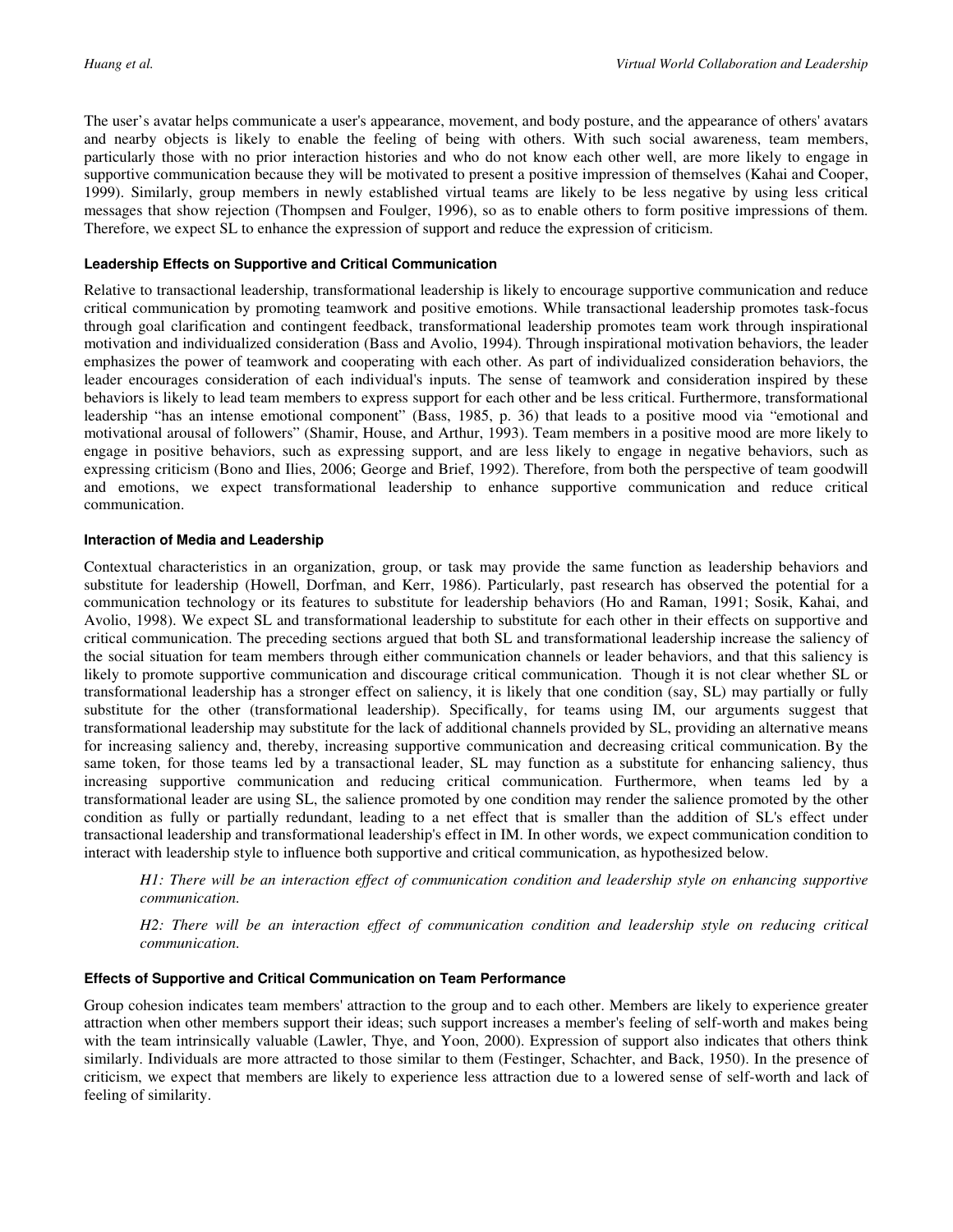#### *H3a: Greater expression of support will lead to higher group cohesion.*

#### *H3b: Greater expression of criticism will lead to lower group cohesion.*

In a decision-making task, greater expression of support is expected to lead to higher consensus by promoting inter-personal attraction. Decision-making tasks have no demonstrably correct answer and consensus requires reconciliation of different values; this reconciliation occurs via social or normative influence and team members yield more to each other's influence when they are attracted to each other (Propp, 1999). Supportive comments promote this reconciliation by building interpersonal attraction (Kahai and Cooper, 1999). Likewise, critical comments are likely to hurt reconciliation by lowering interpersonal attraction.

#### *H4a: Greater expression of support will lead to higher consensus.*

#### *H4b: Greater expression of criticism will lead to lower consensus.*

Team members are more likely to feel that their team is efficacious when there is greater expression of support for two reasons. First, greater expression of support suggests similarity in thinking and a lower potential for conflict within the team. Second, expression of support serves as positive feedback for team member efforts and suggests that team members are capable (Bales, 1950; Jung and Sosik, 2003). In a similar vein, greater expression of criticism can be expected to reduce the feeling that one's team is efficacious by suggesting that the team may face conflict during a future task and that its members are not capable.

*H5a: Greater expression of support will lead to higher group efficacy.* 

*H5b: Greater expression of criticism will lead to lower group efficacy.* 

#### **STUDY 1**

#### **Research Method**

#### **Participants**

Undergraduate MIS students participated for course credit (N=286). Students completed a questionnaire that asked for demographic information, familiarity with relevant technology, and whom they knew well in the class. 62 five-member groups were created with an effort to keep participants who knew each other well in separate groups. Participants did not know who else was in their group. Groups had no previous history of working together. Attendance and scheduling issues caused groups to have final participation of 3-6 members (average group size  $= 4.61$ ). One group was removed from data analysis because it ran over time.

#### Design & Experimental Session

A 2 (IM/SL communication condition) x 2 (transactional/transformational leadership) design was used. Groups completed a decision-making task with a trained confederate group leader in either IM or SL. Participants joined their group from any computer with the appropriate software. Computers were provided for those who did not have computer access. Text-based chat was used which allows users to enter text simultaneously and read others' comments in real time. All comments appeared tagged with the participant's user name and users could see a history of the chat conversation.

Participants completed an assignment prior to their session designed to familiarize them with basic functions in SL including creating their own avatar. Participants spent over two hours in SL designing their avatar, learning to move and interact, and visiting places of interest. Participants also created an AIM account using the same name as their Second Life avatar. This was done so they could identify with their alias in both conditions, and to prevent them from accessing their usual buddy lists. Two male and two female leader identities were created in SL and IM in order to limit possible gender biases in perceptions of the leader.

During the task sessions, groups completed an open-ended decision-making task. The task required the group to act as a management committee in a small company tasked with allocating available bonus money to eligible employees. Basic information on each employee and the company was provided. Before the group discussion, participants filled out an individual decision form with their initial bonus allocations. After the individual allocations were made, the group discussion began. Groups had 30 minutes for the discussion. Leaders encouraged the groups to reach a consensus about the issue in that time. The leader did not direct how groups should reach consensus or the content of the discussion. The task ended when the group reached consensus, or at the end of the 30 minutes whether consensus was reached or not. Afterward, participants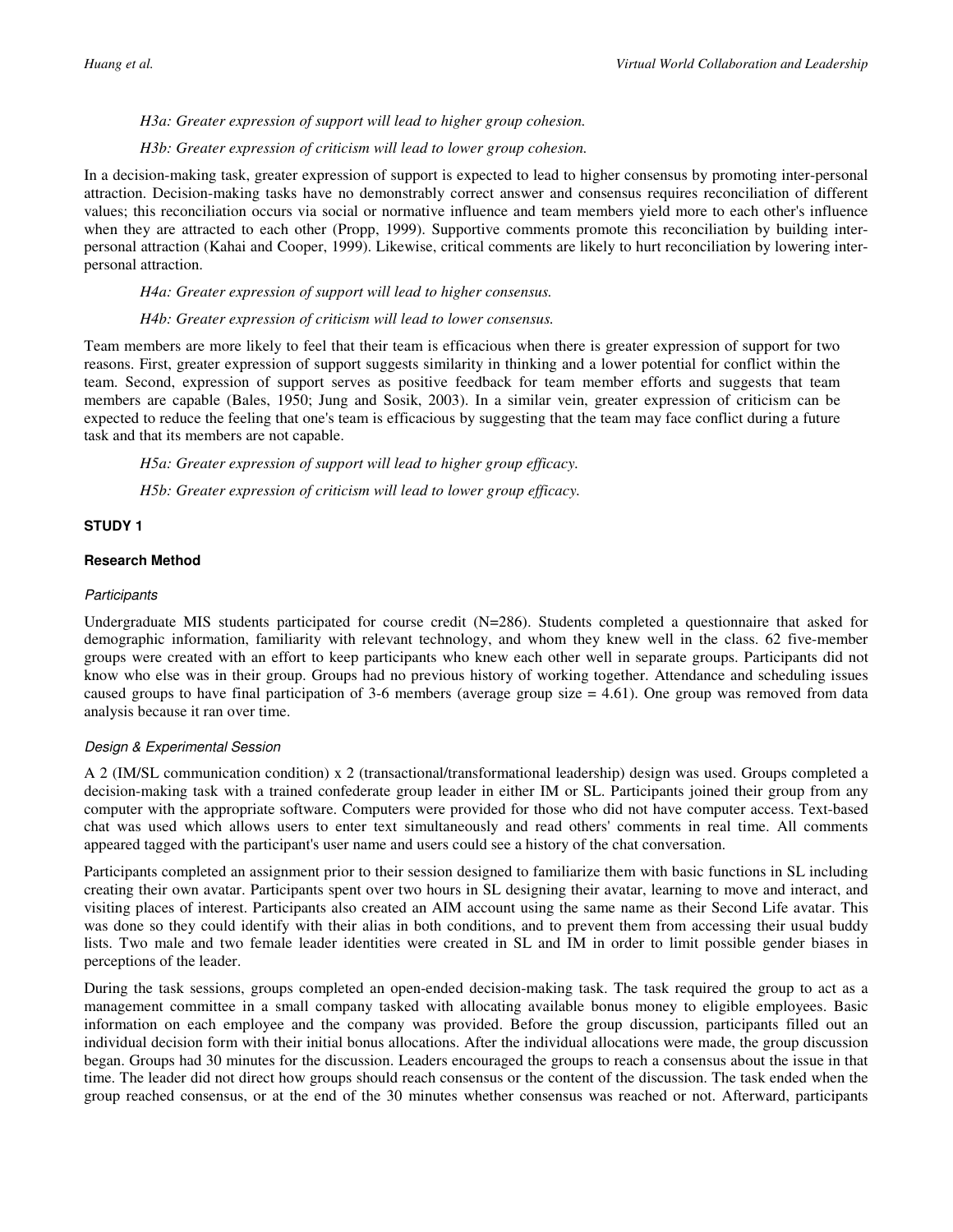again filled out an individual allocation decision form. They were told their final decisions could match or be different from the group's decision.

#### **Manipulations**

Leadership was manipulated using trained confederates as group leaders exhibiting either transactional or transformational leadership behaviors through comments made to the group. Leaders facilitated the discussion without giving explicit directions for the group's decision. Leaders were trained and instructed what message they should convey to the group at specific intervals for each leadership style. For example, transactional leader comments clarified reward contingencies, while transformational leader comments encouraged group members to question their assumptions during the task. Comments were semi-scripted so they fit more naturally in the conversation. As in past studies of leadership in computer-mediated environments (e.g., Sosik et al. 1997; Kahai, Sosik, and Avolio, 2003), there was no explicit attempt to build idealized influence by transformational leaders because it typically requires longer interactions.

Communication condition was manipulated by using either an IM chat room or a meeting space within SL (version 1.18) for the groups. Chat rooms were created on the Meebo IM client and participants were invited to join the rooms at the appropriate time. Rented land with two identical buildings and meeting space provided the meeting area for groups in SL. The SL meetings took place at a rectangular table with the leader sitting at the head and participants sitting on either side.

#### Operationalization of variables for manipulation checks

The leadership manipulation was tested using individual level perceptions of leader behaviors from leader comments during the task discussion. These perceptions were measured using post-test questionnaire items adapted from Kahai et al.'s (2003) study of leadership style effects in computer-mediated communication contexts. Scales measured perceptions of behaviors consistent with transactional leaders (clarification, contingent rewarding) or transformational leaders (intellectual stimulation, individualized consideration, and inspirational motivation). Reliabilities for all scales were at acceptable levels  $(\alpha \geq .65)$ .

#### Operationalization of variables for hypothesis testing.

This section explains the measures used in hypothesis testing.

Cohesion and group efficacy: Perceptual measures for these variables were taken from the post-task survey. The perceptual scores for these items were obtained at the individual level and aggregated to the group level by averaging scores across group members. Scales to measure group cohesion and group efficacy were then created by averaging the group level scores across all items for that scale. Aggregation of individual level measures to the group level is justified by results of rwg analysis (James, Demaree, and Wolf, 1984) which showed that more than 75% of groups had  $r_{wg}$  greater than the recommended cut-off of .7.

Group cohesion scales employed measures previously validated by Salisbury, Carte, and Chidambaram (2006). These measures fall into two 3-item scales, which were averaged to obtain group cohesion: belonging ( $\alpha = .95$ ) and morale ( $\alpha =$ .92). Belonging concerns whether or not team members feel that they are full members of the team. The morale scale measured one's sense of esteem in being a part of the group. The scale for group efficacy, which measures team members' beliefs that the team is capable of accomplishing a task given to it in the future, consisted of five items ( $\alpha$  = .95) developed by Avolio, Jung, Murry, and Sivasubramanian (1996).

Consensus: Consensus was measured using the method employed by Watson, DeSanctis, and Poole (1988). This method employs the pre- and post-discussion allocations made by members for each eligible employee to compute pre- and postdiscussion consensus using a fuzzy logic algorithm proposed by Spillman, Spillman, and Bezdek (1980). Consensus thus produced ranges from 0 to 1, where 1 implies complete agreement.

Coded Variables: Two trained research assistants parsed and coded the discussion transcripts using a coding scheme adapted from Jessup, Connolly, and Galegher, (1990). The coding scheme breaks the thoughts of group members into different categories such as proposed solutions, supportive or critical arguments or remarks, and clarification statements. The coders were blind to the study's hypotheses and the conditions to which the transcripts belonged. Seven percent of the total transcripts were coded by both coders, and inter-rater reliability was 76%. The expression of support was operationalized as the sum of all simple supportive remarks and supportive arguments divided by the total number of comments within the group. Likewise, the expression of criticism was operationalized as the sum of all simple critical remarks and critical arguments divided by the total number of comments. The incidence of supportive and critical comments was operationalized in relative terms to adjust for idiosyncratic differences in the level of participation across groups.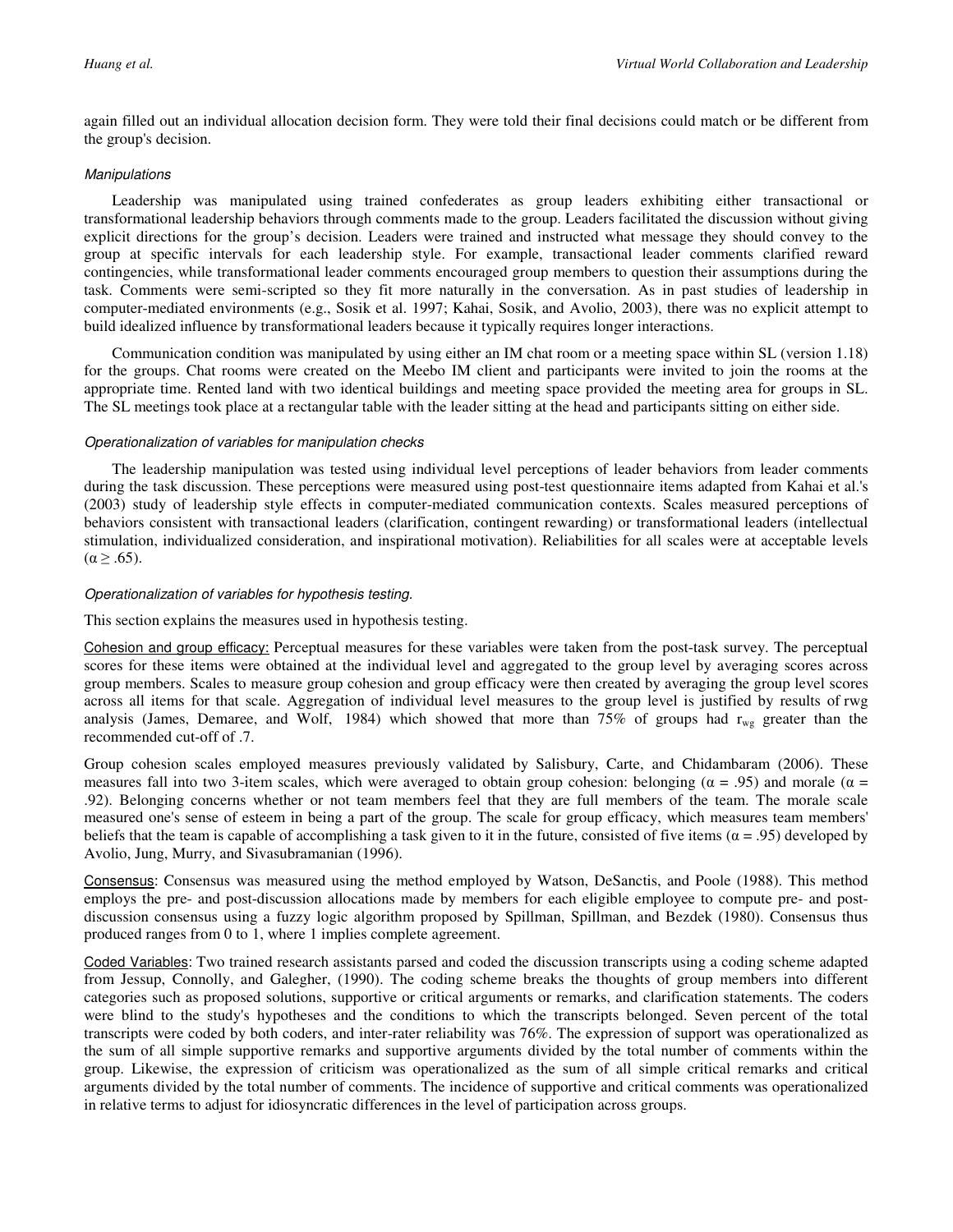Covariates: We employed group size as a covariate for hypotheses testing because team processes and outcomes could be affected by the number of people on a team. In Hypotheses 3 to 5, which focus on the effects of supportive and critical communication on team performance, leadership condition and communication condition were employed as covariates to control for the effects of leadership and communication media on team performance that are not mediated by supportive and critical communication. Leadership condition was represented as a dummy variable ( $0 =$  transactional leadership and  $1 =$ transformational leadership) as was communication condition  $(0 = IM, 1 = SL)$ .

Pre-discussion consensus was used as a control variable in all of the hypothesis testing.

#### **Analyses & Results**

#### Manipulation checks

Manipulation checks were done at the individual level using nested ANOVA. We controlled for group effect by nesting the effect of leadership style within group. Manipulation checks for Study 1 indicated that participants in the transactional condition were more likely to report that their leader clarified expectations and reward contingencies than members of the transformational condition ( $p = 0.00$ ). However, there was no significant difference in perceptions about leader engaging in contingent rewarding behaviors across the leadership conditions ( $p = .19$ ). Examination of the mean score for perceptions about leader engaging in contingent rewarding behavior in the transactional condition ( $M = 5.94$ ,  $SD = 1.24$ ,  $N = 130$ ) indicates that this score was significantly greater than  $4$  ( $p = .000$ ), which is the point of indifference on a 7-point scale. In other words, participants in the transactional condition did register their leader as engaging in contingent rewarding behavior. However, participants in the transformational condition too registered their leader as engaging in contingent rewarding behavior (*M* = 5.77, *SD* = 1.34, *N* = 151). This is likely due to appreciation of work displayed by a transformational leader (as part of inspirational motivation) as the leader tried to inspire the teams by indicating to them that they have performed well and that they could aim higher.

On the other hand, participants in the transactional condition were less likely, than members of the transformational condition, to report that their leader made intellectual stimulation comments ( $p = .00$ ), individualized consideration comments  $(p = .00)$  and inspirational motivation comments  $(p = .05)$ . These results demonstrate that the cues for transformational and transactional leadership were manipulated successfully.

#### Hypotheses testing

The hypotheses were tested at the group level of analysis to be consistent with their development at the group level. The aggregation of individual responses to the group level for cohesion and group efficacy is justified both conceptually and by the results of  $r_{wg}$  analyses. Group-level measure for group efficacy is appropriate because group efficacy is a group-level belief about the effectiveness of the group (Guzzo and Dickson, 1996). Likewise, cohesion measures how strongly team members stick together and, hence, exists at the group level. Table 1 presents the estimated means for socio-emotional communication variables under the study's different conditions.

| Variable                       | <b>Transactional Leadership</b> |      |      |      | <b>Transformational Leadership</b> |      |      |      |  |
|--------------------------------|---------------------------------|------|------|------|------------------------------------|------|------|------|--|
|                                | <b>IM</b>                       |      | SL   |      | IM                                 |      | SL   |      |  |
|                                | Mean                            | S.E. | Mean | S.E. | Mean                               | S.E. | Mean | S.E. |  |
|                                |                                 |      |      |      |                                    |      |      |      |  |
| <b>Expression of Support</b>   | 0.31                            | 0.02 | 0.36 | 0.02 | 0.32                               | 0.02 | 0.29 | 0.02 |  |
|                                |                                 |      |      |      |                                    |      |      |      |  |
| <b>Expression of Criticism</b> | 0.16                            | 0.03 | 0.17 | 0.03 | 0.17                               | 0.03 | 0.22 | 0.03 |  |

#### **Table 1: Estimated Means (Study 1)**

For Hypothesis 1, results indicated a marginally significant interaction effect of leadership style and communication condition on supportive communication ( $F_{1,56} = 3.30$ ,  $p = .08$ ). Analysis of simple effects indicated that there was no effect of communication condition under transactional leadership (*p* = .11), nor was there an effect of leadership condition for groups operating within IM (*p* = .80). Furthermore, unexpectedly, transactional leadership was associated with a greater expression of support than transformational leadership in the SL condition  $(p < .05)$ . Thus, Hypothesis 1 was not supported. Hypothesis 2, which predicted an interaction effect of leadership style and communication condition on reducing critical communication, was not supported either  $(F_{1,56} = 0.61, p = .44)$ . Furthermore, no simple effects of leadership style or communication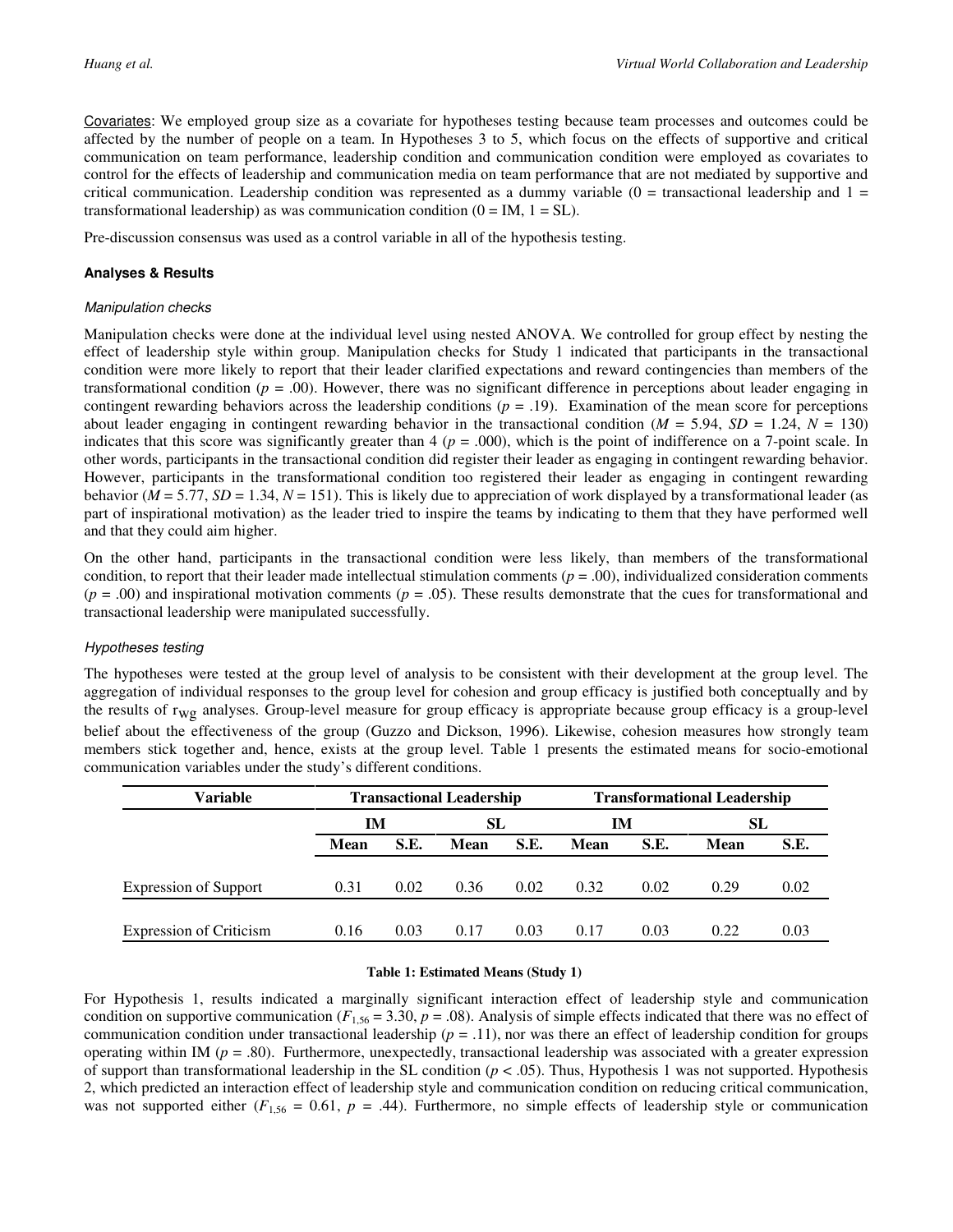condition on the expression of either support or criticism were observed.

Regarding the effects of socio-emotional communication on team performance, we did not notice any effect of the expression of support on group cohesion, post-discussion consensus, or group efficacy. Therefore, Hypotheses 3a, 4a and 5a received no support. We also noticed that the expression of criticism did not influence group cohesion or post-discussion consensus. Therefore, Hypotheses 3b and 4b received no support either. However, greater expression of criticism resulted in lower group efficacy ( $p < 0.05$ ), lending support to Hypothesis 5b.

#### **Discussion**

Results of Study 1 did not support the substitution effect that we expected in Hypotheses 1 & 2. Under transactional leadership, though groups using SL displayed greater support than groups using IM, this difference only approached significance but did not reach it  $(p = .11)$ . Moreover, the combination of SL and transformational leadership led to the display of support that was significantly less than what the combination of SL and transactional leadership produced. This pattern of results suggests that rather than substituting for transformational leadership, SL may be neutralizing the effect of transformational leadership on the expression of support.

Could it be that the combination of SL and transformational leadership made participants uncomfortable in expressing support? Transformational leadership encourages consideration and support for other participants' viewpoints and positions. Maybe participants felt uncomfortable being considerate and expressing support because they did not know the other participants well. By presenting others vividly via their avatars, SL may have made participants' unfamiliarity with each other much more salient to them because of which participants hesitated to be considerate and express support for others. Participants' unfamiliarity with each other may even account for the lack of effects of supportive communication on group cohesion, consensus, or group efficacy. The possibility of individuals being uncomfortable with considerate exchanges early on is supported by a recent study on the effects of personalization in marketing emails (White, Zahay, Thorbjørnsen, and Shavitt, 2008). The authors found that during initial marketing emails, recipients were less likely to respond to emails with a high level of personalization than to emails with a low level of personalization. The authors suggest that high levels of personalization may be seen as inappropriate during initial encounters and may even damage the customer-marketer relationship.

If this explanation is valid, then a possible way to alleviate the effects observed here and create the expected effects might be to help team members learn about each other and have an interest in one another early on so that (a) when team members are made salient by SL, the interest in others motivates positive and supportive exchange irrespective of the style of the leader, and (b) when a transformational leader prompts team members to be considerate and supportive towards each other, they know enough about each other already to make them comfortable to engage in such an exchange irrespective of the communication medium used. It is in these conditions that SL and transformational leadership would substitute for each other, as we have predicted. A way to help team members learn about each other and have an interest in one another early on would be to make the team do an ice-breaker exercise prior to its task. In a recent study on computer-mediated communication, Dabbish and Kraut (2008) observed that an ice-breaker exercise designed to acquaint team members with one another can create an interest among team members for each other. Hence, to determine if SL and transformational leadership can substitute for each other as hypothesized, we conducted a second study with the same design as the first study except that the virtual teams performed an ice-breaker exercise prior to their task.

### **STUDY 2**

#### **Research Method**

#### **Participants**

Undergraduate MIS students participated for bonus credit. Preliminary survey information was collected as in the first study. Thirty-eight 5 member groups were created. Attendance and scheduling issues caused a final number of 35 groups with from 3 to 7 members (N=165; average group size = 4.71). One group leader's computer crashed, preventing her from saving a transcript. This was dropped from coding analysis. As in the first study, members did not know the other members in their group and had no prior history of working together. Participants completed the same assignment as in Study 1 to familiarize them with SL.

#### Design & Experimental Session

The task sessions for the second study involved the same task, but participants completed an ice-breaker exercise prior to the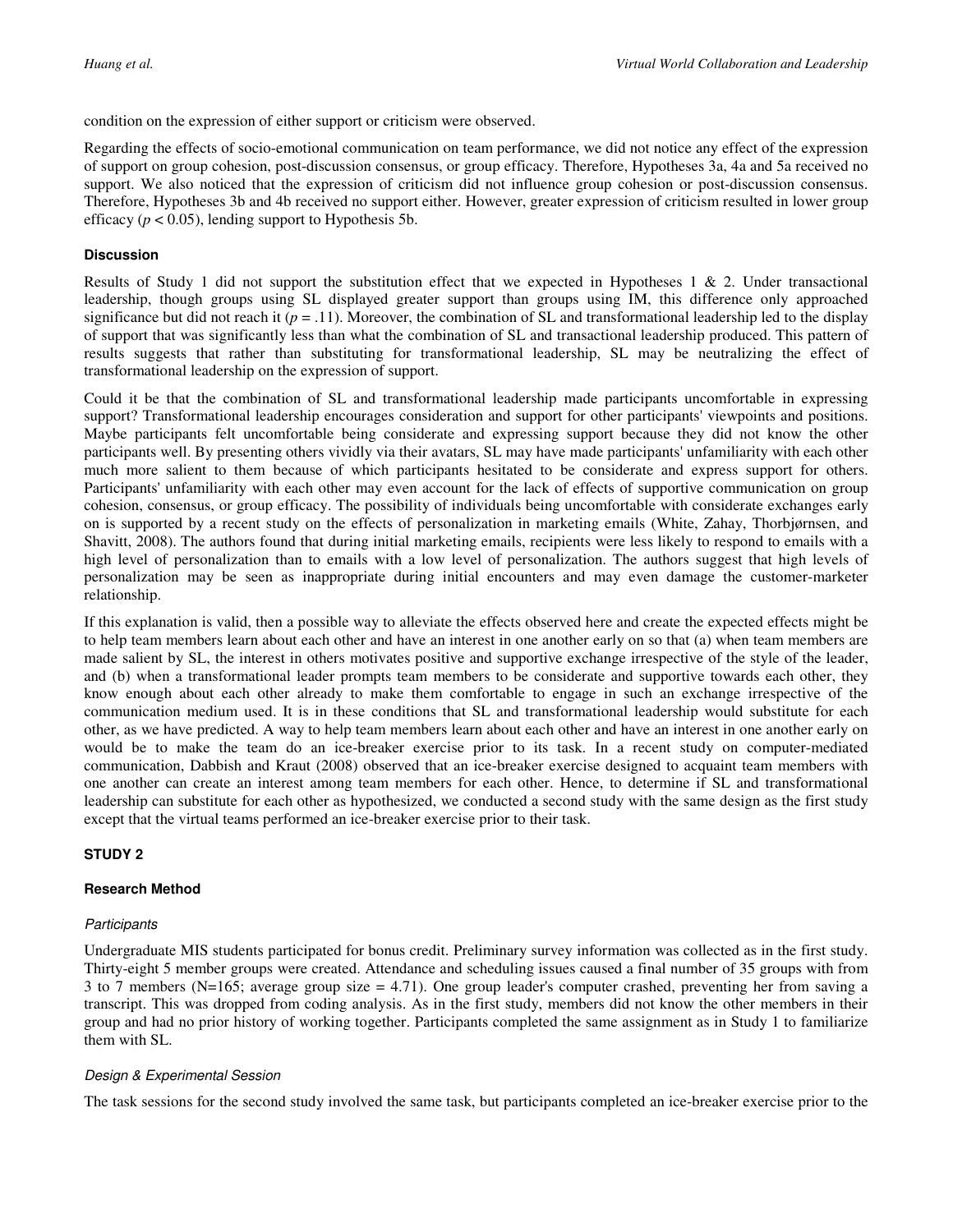group discussion. The exercise, facilitated by the leader, lasted approximately 10 minutes. The ice-breaker allowed participants to answer questions about their likes and dislikes and discuss them with the group members. The leader asked participants to respond to questions such as "What is your favorite restaurant?" and, "Which is better, living on or off campus?" When the conversation lagged the leader moved on to the next question. In the SL condition the leader also asked participants to stand and group their avatars based on similar answers.

After the ice-breaker the task began. The only difference in procedure for the task in the 2nd study was that participants had been given a copy of the task itself a short time ahead of the session. This was done to shorten session time and participants having to wait for others who might read more slowly.

#### **Manipulations**

The leadership condition and communication condition for the second study were manipulated in the same way as in Study 1. The only difference was in the SL condition in which different land was rented. Two new buildings were used, but the furniture inside remained the same as in the first study. Also, subjects used a slightly updated version of SL client software (1.19), which differed from the version used in the first study on features that the subjects did not use.

#### Operationalization of variables for manipulation checks

Leadership was measured using the same scales as in Study 1.

#### Operationalization of variables for hypothesis testing

Variables were operationalized in the same manner as for Study 1. The reliabilities for the scales in Study 2 are as follows: group cohesion belonging ( $\alpha = .95$ ); group cohesion morale ( $\alpha = .89$ ); and group efficacy ( $\alpha = .95$ ). For the coded variables in Study 2, inter-rater reliability was 75% on 11% of the transcripts.

#### **Analyses & Results**

#### Manipulation checks

Similarly to study 1, manipulation checks were done at the individual level using nested ANOVA. We controlled for group effect by nesting the effect of leadership style within group. Results from study 2 for manipulation checks demonstrated that participants in the transactional condition were more likely to report that their leader clarified expectations and reward contingencies than members of the transformational condition (*p* = .00). Participants in the transactional condition were also more likely to report that their leader engaged in contingent rewarding behaviors than members of the transformational condition (one-tail  $p = .05$ ).

On the other hand, participants in the transactional condition were less likely, than members of the transformational condition, to report that their leader made intellectual stimulation comments  $(p = .00)$ , individualized consideration comments  $(p = .00)$  and inspirational motivation comments  $(p = .00)$ . These results demonstrate that the cues for transformational and transactional leadership were manipulated successfully.

#### Hypotheses testing

As in Study 1, hypotheses were tested at the group level of analysis.  $r_{wg}$  analyses provided justification for the aggregation of individual responses to the group level for cohesion and group efficacy. Table 2 presents the estimated means for socioemotional communication variables under the study's different conditions.

| <b>Variable</b>                | <b>Transactional Leadership</b> |      |      |      | <b>Transformational Leadership</b> |      |             |      |  |
|--------------------------------|---------------------------------|------|------|------|------------------------------------|------|-------------|------|--|
|                                | IМ                              |      | SL   |      | IM                                 |      | SL          |      |  |
|                                | Mean                            | S.E. | Mean | S.E. | Mean                               | S.E. | <b>Mean</b> | S.E. |  |
|                                |                                 |      |      |      |                                    |      |             |      |  |
| <b>Expression of Support</b>   | 0.30                            | 0.05 | 0.33 | 0.07 | 0.42                               | 0.08 | 0.33        | 0.05 |  |
|                                |                                 |      |      |      |                                    |      |             |      |  |
| <b>Expression of Criticism</b> | 0.15                            | 0.09 | 0.15 | 0.06 | 0.16                               | 0.07 | 0.16        | 0.08 |  |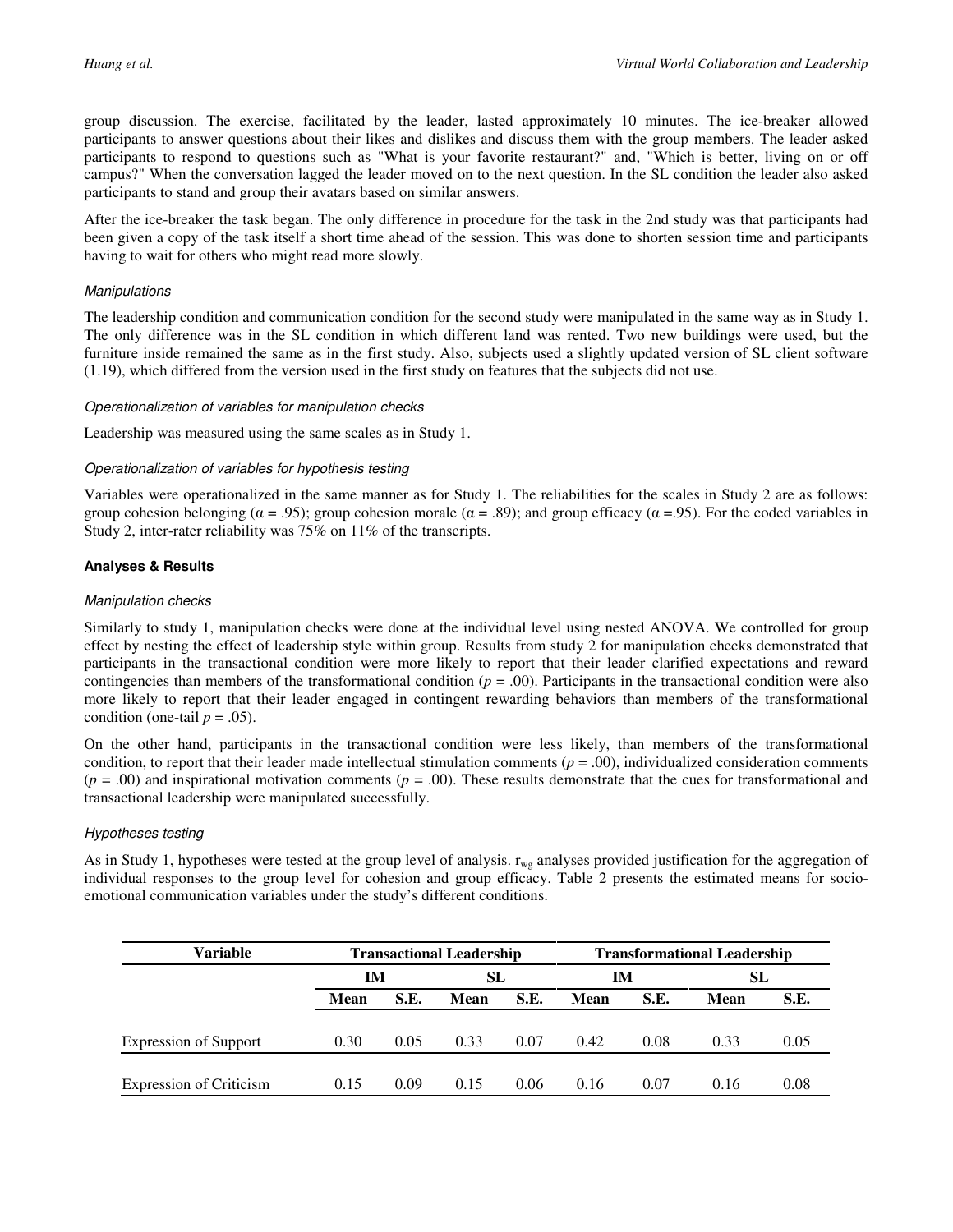#### **Table 2: Estimated Means (Study 2)**

Results indicated a significant interaction effect of communication condition and leadership style on the expression of support  $(F_{1,29} = 8.68, p < .01)$ . Pairwise comparison shows that transformational leadership led to greater expression of support than transactional leadership  $(p < .01)$  in the IM condition as expected. However, for groups operating under transactional leadership, though SL was associated with greater expression of support than IM, this effect was insignificant (*p* = .26). Moreover, under transformational leadership, IM groups engaged in higher levels of positive socio-emotional communication than SL groups ( $p < .01$ ). Taken together, these results do not support our expectation that SL and transformational leadership will substitute for each other's effect on supportive communication. Thus, Hypothesis 1 was not supported.

Hypothesis 2, which predicted an interaction effect of leadership style and communication condition on reducing critical communication, was not supported  $(F_{1,29} = 0.31, p = .59)$ . Furthermore, no main effects of leadership style or communication condition on the expression of criticism were observed.

Regarding the effects of socio-emotional communication on team performance, we noticed that greater expression of support resulted in higher group cohesion, post-discussion consensus, and group efficacy (all effects significant at  $p < 0.05$ ), supporting Hypotheses 3a, 4a and 5a. On the other hand, greater expression of criticism resulted in lower group cohesion (*p* < 0.05), lending support to Hypothesis 3b. However, we did not observe any significant effects of the expression of criticism on post-discussion consensus or group efficacy. Therefore, Hypotheses 4b and 5b were not supported.

#### **Discussion**

Results from Study 2 did not support the substitution effect that we expected in Hypotheses 1 & 2. Our expectation of the substitution effect was based on the premise that both SL and transformational leadership were capable of leading to a greater expression of support by making the social situation more salient to team members. Furthermore, when both SL and transformational leadership are present, the salience promoted by one condition may render the salience promoted by the other condition as fully or partially redundant. Though leadership style and communication media interacted to influence the expression of support during group discussion, as expected by Hypothesis 1, examination of the simple effects reveals a pattern inconsistent with expectations. For groups supported by IM, transformational leadership led to a greater expression of support than transactional leadership whereas for groups supported by SL, there was little difference in the expression of support under transactional and transformational leadership.

This pattern of results suggests that under the conditions where team members have opportunities to learn about each other early on, SL may be neutralizing the effect of transformational leadership on the expression of support rather than substituting for transformational leadership. In other words, instead of rendering the salience promoted by transformational leadership as redundant, SL may have neutralized the salience promoted by transformational leadership. Maybe the presence of avatars distracted team members due to which they were unable to respond to a transformational leader's calls for teamwork even though they had an opportunity to learn about each other early on (in the form of an ice-breaker exercise). In the IM condition, there was no similar distraction due to which team members were able to respond to a transformational leader's calls for teamwork. The ability of visual cues in computer-mediated communication to distract participants from the task has been noted in prior research (e.g., Yoo and Alavi, 2001). We also saw that under transactional leadership, SL did not lead to a greater expression of support than IM. Though it is possible that the presence of avatars in SL highlighted the social situation, the presence of avatars may have also highlighted individual differences, which can discourage expression of support (Hobman, Bordia, and Gallois, 2003). This may have led to no net effect of SL relative to IM on the expression of support under transactional leadership.

We did not observe the interaction effect of leadership condition and communication condition on the expression of criticism that we expected according to Hypothesis 2. Neither did we observe the significant impacts of expression of criticism on group consensus or group efficacy as proposed in Hypotheses 4b and 5b. Given that these hypotheses all dealt with the expression of criticism, we suspect that the non-significant results were due to the nature of the task. Unlike an emotional task, the rational bonus-allocation task used in our study may have little room for the generation of negative comments. In other words, the total number of criticism comments may not have passed a threshold to demonstrate any effects. Future research is needed to examine the antecedents and consequences of expression of criticism.

#### **CONCLUSIONS**

In order to increase our understanding of the effects of virtual worlds, we conducted two studies to examine how the use of virtual worlds interacts with leadership style to influence socio-emotional communication in virtual teams and how socio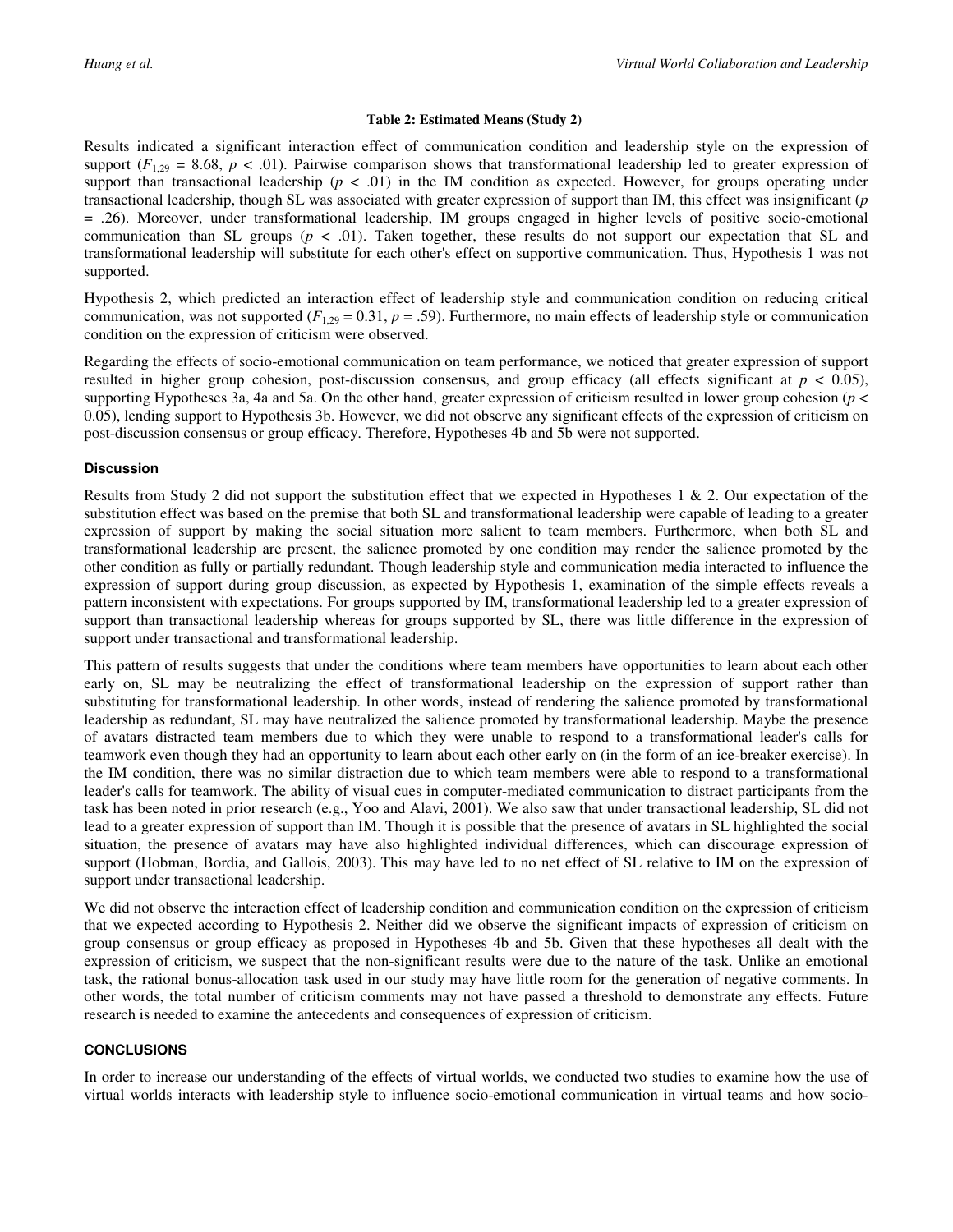emotional communication, in turn, influences team performance. To learn about the effects of virtual worlds, a popular virtual world, Second Life, was compared with instant messaging.

Our results suggest that the innovativeness of virtual worlds requires revisiting theories on communication media for enrichment and extension. Currently, media characteristics such as the capacity for immediate feedback, number of cues/channels used, personalization, language variety, and synchronicity (Daft and Lengel, 1986; Dennis and Valacich, 1999) are considered when examining the effects of media on group interaction. Based on this, we had expected that SL would lead to a stronger feeling than IM that one is in a social situation and influence socio-emotional communication. Specifically, relative to IM, SL was expected to provide additional cues through the visual and audio channels and make the social situation more salient to team members. With such social awareness, team members were expected to engage in supportive communication in order to make others form a positive impression of them.

Our results, however, suggest that additional cues provided by virtual worlds may not necessarily be better. While it is often assumed that virtual worlds may be better than other media used by virtual teams because they are closer to face-to-face communication, the visual cues provided by avatars may have a less than positive effect or at least not a beneficial effect. Specifically, in virtual teams in which team members don't know each other well, individual differences highlighted by avatars may discourage expression of support for the efforts of other members.

Results confirmed our expectation that it may be too simplistic to study the effects of virtual worlds in isolation from the context in which they are used. We found that communication medium and leadership style interacted to influence the expression of support within a virtual team. Specifically, evidence suggests that SL may have neutralized the effect of transformational leadership on the expression of support within a virtual team. At this stage we can only speculate that SL may have neutralized transformational leader's effect on enhancing the expression of support within a team by highlighting individual differences via the visual channel. Future research should study the reasons for neutralization carefully. At a broader level, the interaction of communication medium and leadership style suggests that technological features alone do not influence communication in virtual teams and that contextual variables, such as leadership, can also influence communication patterns. Although theories such as media richness theory propose that features of the communication media affect the perceived richness and sociability of the medium, our results suggest that this is too simple of an answer.

Our results suggest that socio-emotional communication matters for virtual team performance if the team has had an opportunity for an ice-breaker exercise, as demonstrated by the positive effects of supportive interactions on group outcomes (cohesion, consensus, efficacy, and satisfaction) in Study 2. Virtual team leaders should, therefore, make efforts to start off their teams with an ice-breaker exercise and ensure that the virtual team environment is conducive to supportive group interactions. In order to encourage such interactions, it is important for team leaders to understand different leadership styles and their interaction with communication media. Specifically, if a team is using SL or a virtual world like it, there is little difference in the expression of support when a leader is transformational or transactional. However, if a team is using IM, transformational leadership should be preferred over transactional leadership for promoting supportive communication within the team.

#### **Limitations and Future Research**

This paper's conclusions should be tempered with an understanding of the conditions in which the research was conducted. Laboratory experiments enabled control over key variables, thereby increasing our confidence in the internal validity of our results. The use of laboratory experiments, however, limits the generalizability of our results to virtual teams with members who are not well acquainted with one another and are made to interact synchronously over electronic media for a short-term decision-making task. Generalizability is also limited by the use of students who lacked an organizational context defined by workplace politics, culture, and pressures. Additionally, voice capabilities offered by Second Life and AIM were not used.

Future research could study intact organizational groups with a history of interacting with each other and expectations of continuing to work together. Longitudinal studies may also be conducted because group interaction could potentially change over time (Walther, 1995). Longitudinal studies would also provide an opportunity to incorporate the "idealized influence" or charisma dimension of transformational leadership. In this study, we focused on a decision-making task with no right answer and unlikely to evoke strong emotions among decision-makers. Future research could extend this study's findings by examining the effects of leadership style and communication medium on socio-emotional communication and team performance using other tasks in McGrath's (1984) circumplex. When examining socio-emotional communication, future studies could include Bales' categories (1950), beyond the supportive and critical communication categories that we studied. Future research could also examine effects of leaders who combine both transactional and transformational leadership styles.

Despite these limitations, we believe that this research elucidates how leadership style and communication media interact to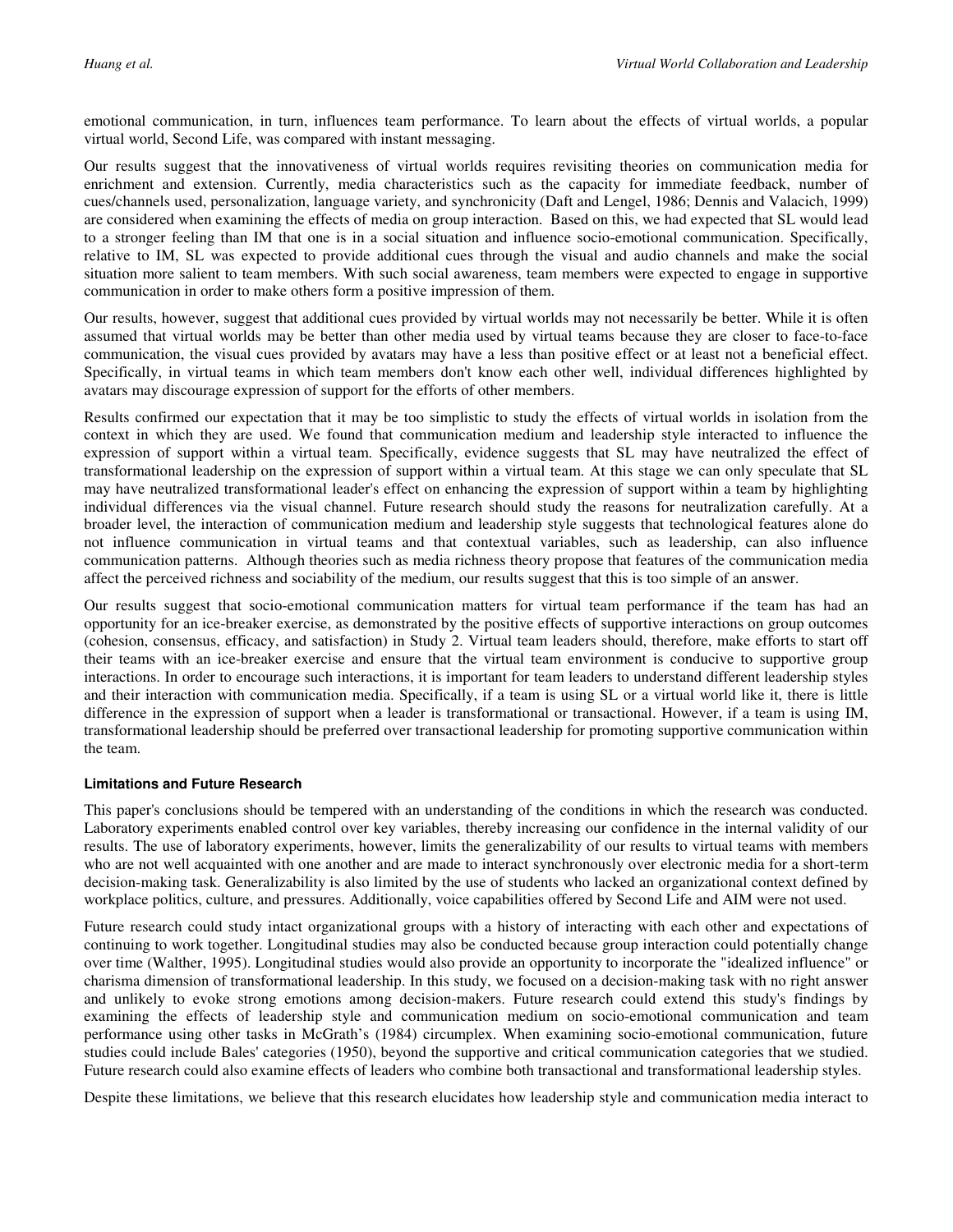influence socio-emotional group processes and outcomes in computer-mediated contexts. Due to the increasing interest in leadership and use of electronic communication media in organizations around the world, continued research seems timely and warranted.

#### **REFERENCES**

- 1. Avolio, B. J., Jung, D. I., Murry, W., and Sivasubramaniam, N. (1996) Building highly developed teams: Focusing on shared leadership processes, efficacy, trust, and performance, In D. A. Johnson and S. T. Beyerlein (Eds.), *Advances in Interdisciplinary Studies of Work Teams: Team Leadership*, JAI Press, Greenwich, CT 173-209.
- 2. Bales, R. F. (1950) Interaction process analysis: A method for the study of small groups, Addison-Wesley Press, Cambridge, MA.
- 3. Bandura, A. (1986) Social foundations of action and thought: A social cognitive view, Prentice Hall, Englewood Cliffs, NJ. Bass, B. M. (1985) Leadership and performance beyond expectations, Free Press, New York.
- 4. Bass, B. M. (1998) Transformational leadership: Industrial, military, and educational impact, Lawrence Erlbaum Associates, Mahwah, NJ.
- 5. Bass, B. M., and Avolio, B. J. (1994) Transformational leadership and organizational culture, *International Journal of Public Administration*, 17, 3, 541-554.
- 6. Bono, J. E., and Ilies, R. (2006) Charisma, positive emotions and mood contagion, *The Leadership Quarterly*, 17, 4, 317-334.
- 7. Chidambaram, L. (1996) Relational development in computer-supported groups, *MIS Quarterly*, 20, 2, 143-165.
- 8. Dabbish, L., and Kraut, R. (2008) Research note: Awareness displays and social motivation for coordinating communication, *Information Systems Research*, 19, 2, 221-238.
- 9. Daft, R. L., and Lengel, R. H. (1986) Organizational information requirements, media richness and structural design, *Management Science*, 32, 5, 554-571.
- 10. Dennis, A. R., and Valacich, J. S. (1999) Rethinking media richness: Towards a theory of media synchronicity, In R. H. Sprague, Jr., (Ed.), *Proceedings of the 32nd Hawaii International Conference on System Sciences*, Los Alamitos, CA, IEEE Computer Society, 1017-1027.
- 11. Festinger, L., Schachter, S., and Back, K. (1950) Social pressures in informal groups, Stanford University Press, Stanford, CA.
- 12. George, J., and Brief, A. (1992) Feeling good-doing good: A conceptual analysis of the mood at work-organizational spontaneity relationship, *Psychological Bulletin*, 112, 2, 310-329.
- 13. Gibson, C. B., Randel, A. E., and Earley, P. C. (2000) Understanding group efficacy: An empirical test of multiple assessment methods, *Group & Organization Management*, 25, 1, 67-67.
- 14. Guzzo, R. A., and Dickson, M. W. (1996) Teams in organizations: Recent research on performance and effectiveness, *Annual Reviews in Psychology*, 47, 1, 307-338.
- 15. Hackman, J., and Wageman, R. (2005) A theory of team coaching, *The Academy of Management Review*, 30, 2, 269-287.
- 16. Hiltz, S. R., Johnson, K., and Turoff, M. (1986) Experiments in group decision making communication process and outcome in face-to-face versus computerized conferences, *Human Communication Research*, 13, 2, 225-252.
- 17. Ho, T. H., and Raman, K. S. (1991) The effect of GDSS and elected leadership on small group meetings, *Journal of Management Information Systems*, 8, 2, 109-133.
- 18. Hobman, E. V., Bordia, P., and Gallois, C. (2003) Consequences of feeling dissimilar from others in a work team, *Journal of Business and Psychology*, 17, 3, 301-325.
- 19. Hogg, M. A. (1992) The social psychology of group cohesiveness: From attraction to social identity, University Press, New York.
- 20. Howell, J. P., Dorfman, P. W., and Kerr, S. (1986) Moderator variables in leadership research, *Academy of Management Review*, 11, 1, 88-102.
- 21. Ives, B., and Junglas, I. (2008) APC forum: Business implications of virtual worlds and serious gaming, *MIS Quarterly Executive*, 7, 3, 151-156.